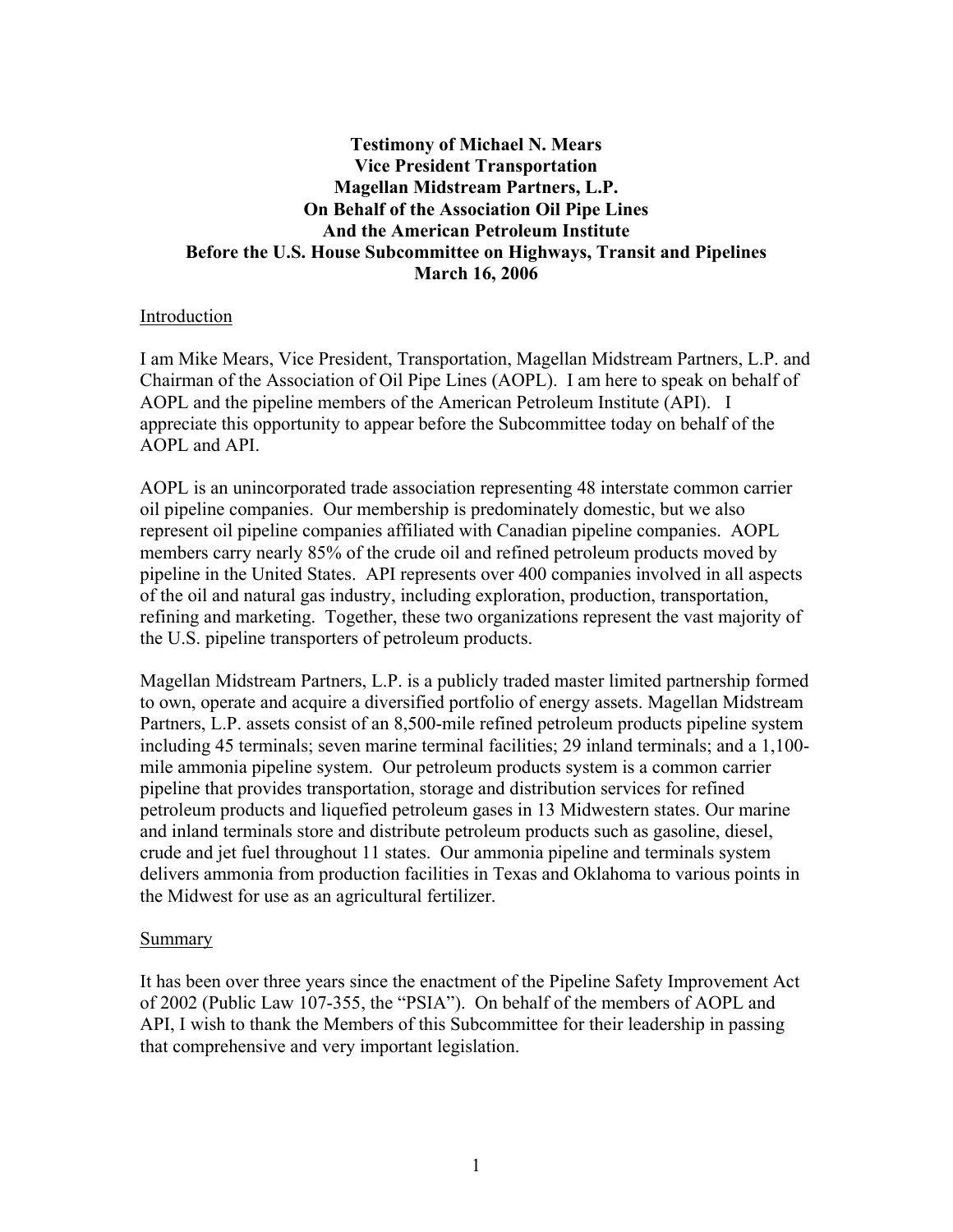As the Committee reviews the current state of pipeline safety and the progress that has been made since the PSIA 2002 became effective, there are a few points that we would like to emphasize.

- The PSIA, actions by DOT's Pipeline and Hazardous Materials Safety Administration (PHMSA) and initiatives taken by industry on its own have combined to produce significant improvement in pipeline safety, and this improvement is demonstrated by the record.
- Substantial changes at DOT and in the industry are under way as a result of greater safety oversight and strengthening in safety requirements. Under the PSIA, industry and its regulators are driving towards even stronger safety programs that will result in further improvements in performance in the future.
- The oil pipeline industry is making the investments that are required to produce this improved performance.
- Since the hurricanes in 2005, a new awareness of the vital importance of a robust, reliable and secure pipeline system has developed in government, industry and the public.
- There is no urgent need for significant changes in the pipeline safety statutes at this time. What is needed is vigorous implementation of the 2002 Act, and that is happening.
- It is important that Congress send a signal before adjournment in 2006 affirming the general direction of the PSIA by reauthorizing the pipeline safety program for at least 5 more years with increases in funding levels to match projected inflation.

## The Role of Pipelines in Petroleum Supply

About 40 percent of total U.S. energy supply comes from petroleum, but transportation in the U.S. depends on petroleum for 96 percent of its energy. Very few of the elements of the nation's transportation system – the core of this Committee's jurisdiction – could operate without petroleum. Fully two-thirds of the ton-miles of domestic petroleum transportation are provided by pipeline. The total amount delivered by both crude oil and refined petroleum products pipelines (13.4 billion barrels in 2004) is nearly twice the number of barrels of petroleum consumed annually in the United States.

The major alternatives to pipelines for delivery of petroleum are tank ship and barge, which require that the source and user be located adjacent to navigable water. Trucks and rail also carry petroleum, but are limited in very practical ways in the volume they can transport. In fact, pipelines are the only reasonable way to supply large quantities of petroleum to most of the nation's consuming regions. Pipelines do so efficiently and cost-effectively – typically at 2-3 cents per gallon for the pipeline transportation cost charged to deliver petroleum to any part of the United States.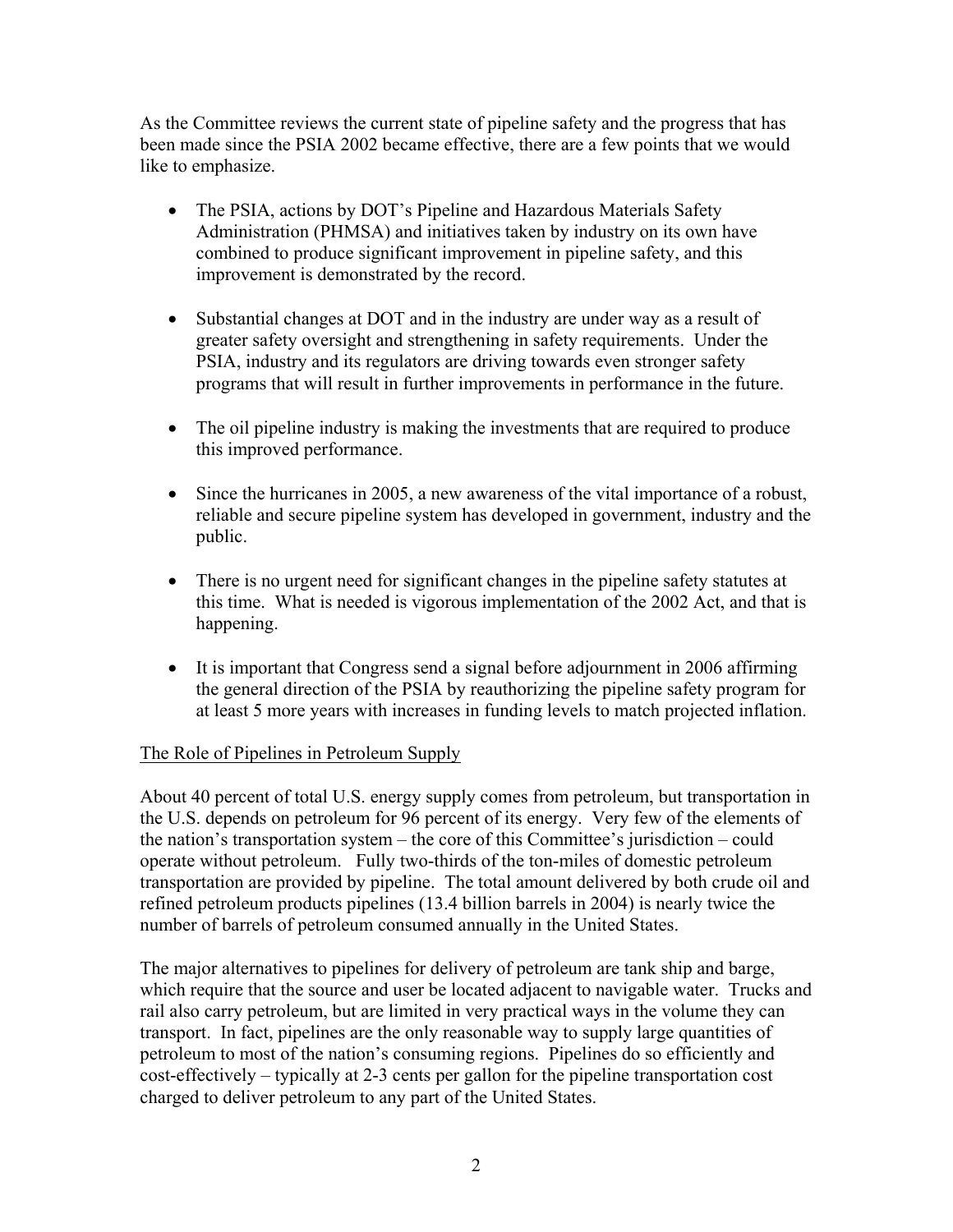Oil pipelines are common carriers whose rates are controlled by the Federal Energy Regulatory Commission. Pipelines only provide transportation, and our owners do not profit from the sale of the fuels they transport.

Oil pipeline income is not related to the price of the products that are transported. In fact, high oil prices can have negative impacts on oil pipelines by raising power costs and reducing the demand for petroleum.

Oil pipelines move 17% of interstate ton-miles at only 2% of the cost of interstate freight transportation, a bargain that American consumers have enjoyed for decades.

The oil pipeline infrastructure is crucial to American energy supply. The care and stewardship of this critical national asset is an appropriate public policy concern and an important joint responsibility of the industry I represent, the Department of Transportation and Congress through this Subcommittee.

### Progress Report on Pipeline Safety Integrity Management

Companies represented by AOPL and API operate 85 percent of the nation's oil pipeline infrastructure. Since March 2001 (for large operators) and February 2002 (for small operators), these oil pipeline operators have been subject to a mandatory federal pipeline safety integrity management rule (Title 49, section 195.452) administered by the DOT's Pipeline and Hazardous Material Safety Administration (PHMSA). The oil pipeline industry's experience with pipeline integrity management preceded the enactment of the PSIA. Our members who are large operators completed the required 50 percent of their baseline testing of the highest risk segments prior to the September 30, 2004 midpoint deadline set by the integrity management regulations. PHMSA has inspected the performance of each of these operators under these regulations at least three times – an initial "quick hit" inspection and two subsequent full inspections. Regular inspections are a permanent part of our future. Oil pipelines have experience with the PHMSA integrity management program that will be instructive to the Subcommittee in its review.

### Improvement in spill record

The oil pipeline spill record has improved dramatically in the last five years as exhibit 1 and 2 show. The data for these exhibits comes from a voluntary industry program that since 1999 has collected data on oil pipeline performance. This program is the Pipeline Performance Tracking System sponsored by the American Petroleum Institute and the Association of Oil Pipe Lines. (For more on PPTS, see http://apiep.api.org/industry/index.cfm?bitmask=002007003001000000). The PPTS spill database is more detailed than any other similar database in existence, including data maintained by PHMSA. Exhibit 1 shows PPTS data for line pipe releases for the 1999- 2004 period. Line pipe releases are those that occur outside the company's facilities. They are the releases that have the most direct potential effect on the public and the environment. For each cause category, the trend is down. The number of total releases dropped 51 percent between 1999 and 2004. Releases due to corrosion dropped 67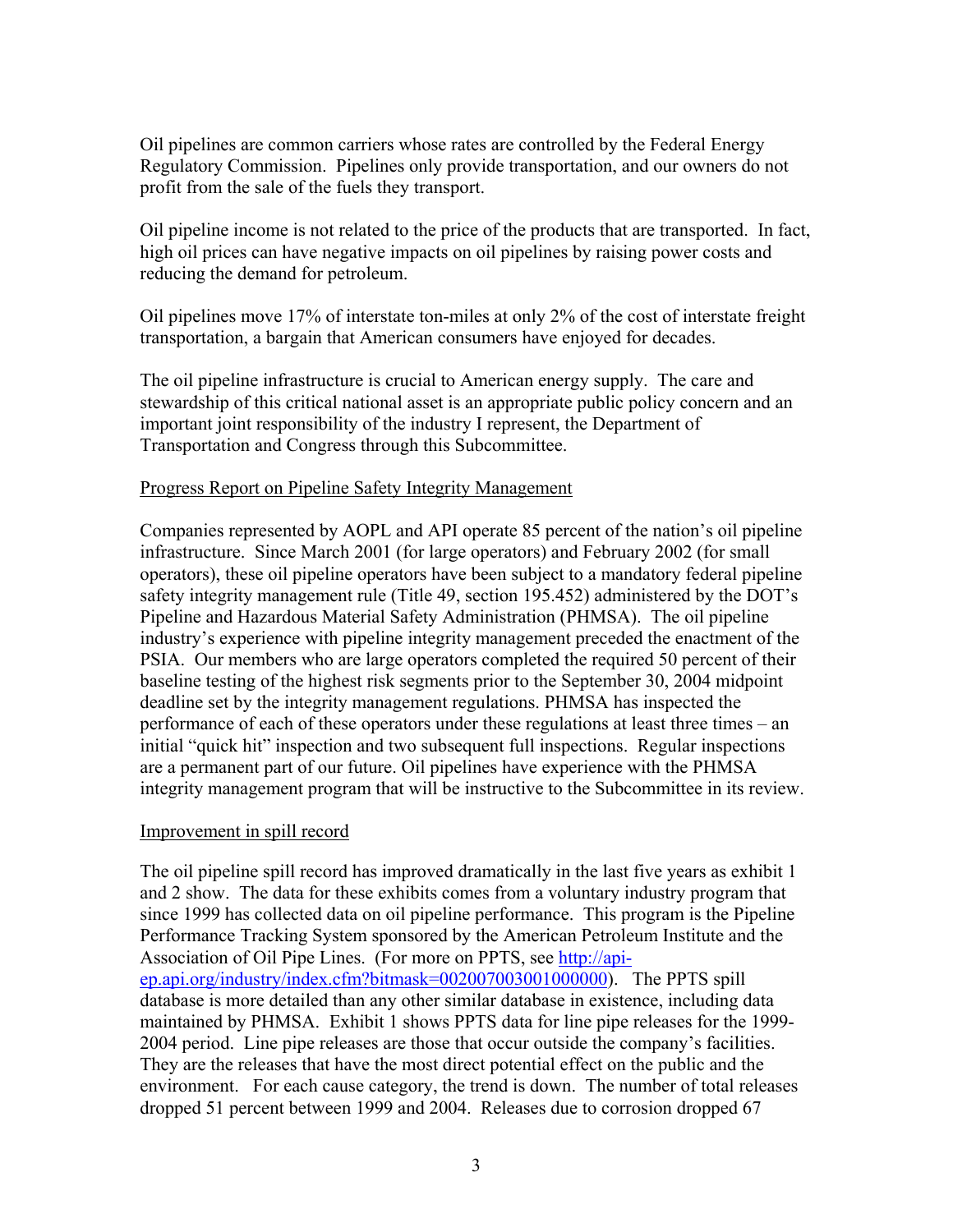percent. Releases due to third party damage dropped 37 percent. Releases due to operator error dropped by 63 percent. During this period, the volume released in incidents on line pipe dropped 40 percent.

### Pipeline inspection and repair

In 2000, OPS estimated that under its proposed pipeline integrity management program approximately 22 percent of the pipeline segments in the national oil pipeline network would be assessed and provided enhanced protection. In fact, when oil pipeline operators carried out their analyses of how many of their segments could affect high consequence areas under the terms of the regulation, it turned out that almost twice as many segments, 43 percent of the pipeline network nationally, were covered. But in fact, the actual benefits realized have been even larger. The predominant method of testing oil pipelines utilizes internal inspection devices. The ports at which these devices are inserted into and removed from a pipeline are fixed in the system. As the internal inspection devices travel between ports they generate information about all the pipeline segments between those ports, which can be 35 to 50 miles apart. As a result, as shown in OPS inspections of operators' plans, it is estimated that integrity testing will cover approximately 82 percent of the nations' oil pipeline infrastructure. Thus the actual pipeline mileage protected by the program as implemented will be almost four times the original OPS estimate.

Operators are finding and repairing conditions in need of repair and less serious conditions that are found in the course of investigating defects. Operators are fixing what they find, often going beyond the requirements of the law. The largest cost to the operator is in the scheduling and renting of the internal inspection device, obtaining the permits and carrying out the excavation, so once the pipeline is uncovered, operators fix many conditions that might never have failed in the lifetime of the pipeline. This provides an additional benefit to pipeline safety that will reduce the risk of pipelines to the public far into the future.

## Cost

Although benefits from the integrity management rule are much greater than originally estimated, so is the cost. Costs per operator are often in the low tens of millions of dollars per year, far more than originally anticipated. We estimate that the cost of inspection and repair for the industry has averaged nearly \$8,000 per mile. Operators have nevertheless moved aggressively to provide the resources needed to implement integrity management.

The pipeline cost benchmarking survey conducted by the oil pipeline industry provides a snapshot for 2004 of the cost of integrity management activities of 19 oil pipeline companies. These companies operated 71,000 miles of pipeline (approximately 42% of the U.S. total of 167,000 miles of oil pipelines under DOT jurisdiction), about half of which was identified as segments that could affect a high consequence area. The total cost of the integrity management programs of these 19 companies in 2004 was \$215 million. These operators inspected some 27,500 miles of pipeline in 2004 using inline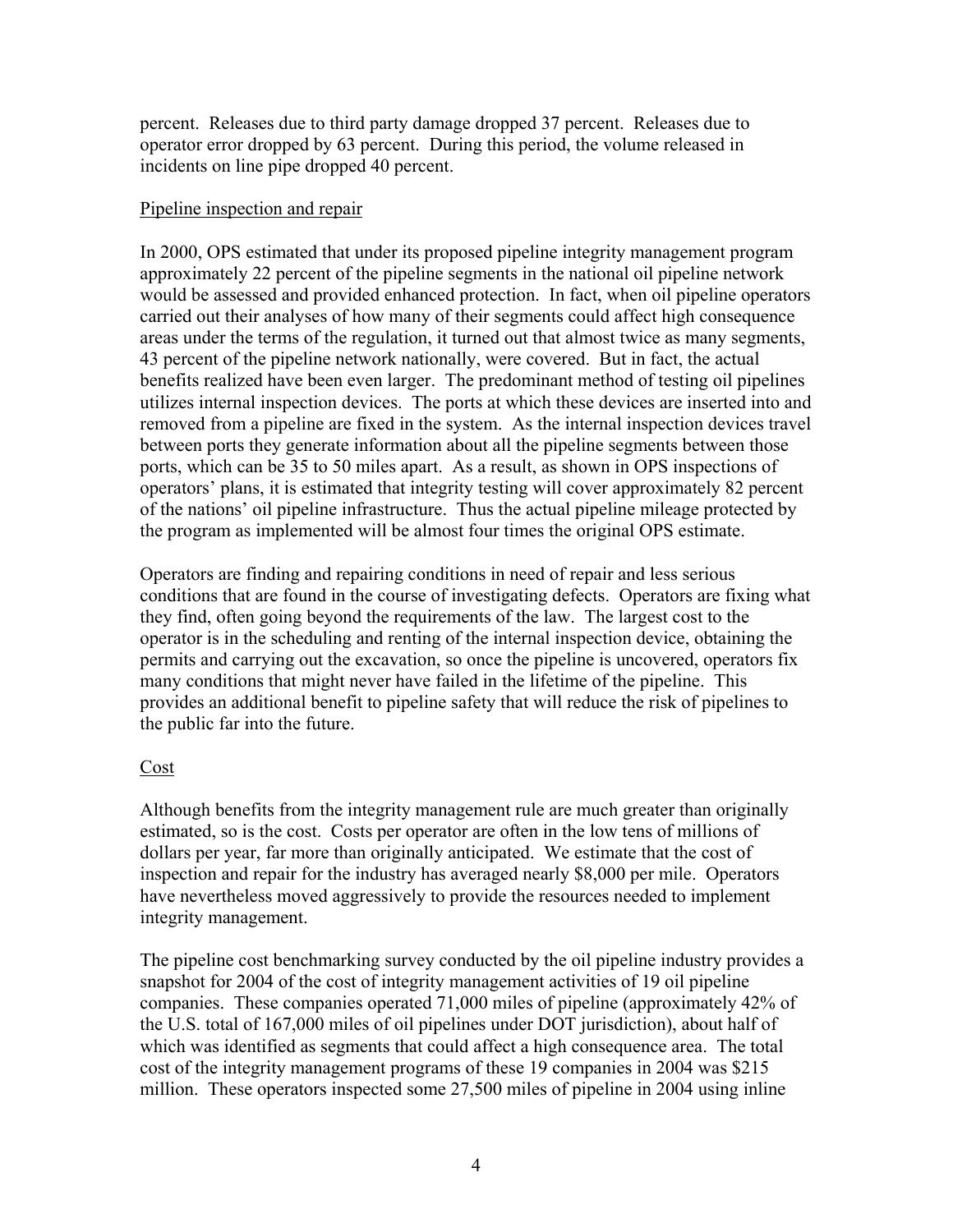inspection or hydrostatic pressure testing (some segments are tested with more than one technique), at a total cost of \$7,820 per mile.

## PHMSA's performance

The members of AOPL and API appreciate the leadership of this Subcommittee and the full Committee in the establishment of DOT's Pipeline and Hazardous Materials Safety Administration. Our members have seen positive results from elevating pipeline safety to the modal level within the DOT. In our view, PHMSA has been very aggressive in seeking to implement the provisions of the PSIA, has shown enhanced ability to work effectively with other federal agencies whose activities impact pipeline safety and has joined with the pipeline industry and interested stakeholders to achieve important results for pipeline safety and reliability.

## Security

In addition, PHMSA has been playing a very important and positive role in assisting the pipeline industry and the Department of Homeland Security in developing a security program to protect critical pipeline infrastructure that complements the risk-based integrity management program that PHMSA administers under the Pipeline Safety Act. PHMSA's September 5, 2002 Pipeline Security Information Circular remains the principal federal guidance for pipeline industry security programs. The DHS's Transportation Security Administration has joined PHMSA in conducting inspections of pipeline facilities based on the provisions of this circular.

PHMSA currently has the mission of regulating security with respect to non-pipeline hazardous materials transportation in coordination with DHS. We believe Congress should consider assigning PHMSA a parallel role in the security of pipeline transportation. PHMSA has an experienced inspection force and by far the greatest expertise in pipeline operations of any of the federal agencies. Therefore, it makes sense to leverage those resources and expertise in developing an effective federal pipeline security program. PHMSA is familiar with the use of risk management and cost benefit techniques that are critical to developing security measures that work in the real world of limited resources.

Oil pipeline operators will continue to cooperate with PHMSA, TSA and DHS to meet the government's pipeline security expectations pending clarification by Congress of the federal agency oversight responsibilities for pipeline security.

## Pipeline Personnel Qualification

The PSIA required pipeline operators to develop programs to qualify pipeline personnel for tasks performed on the pipeline. These programs must require training where appropriate and periodic reevaluation of the qualifications of all pipeline personnel. Pipeline operators have responded with comprehensive programs that provide added assurance that only qualified personnel work on our pipelines. An important recent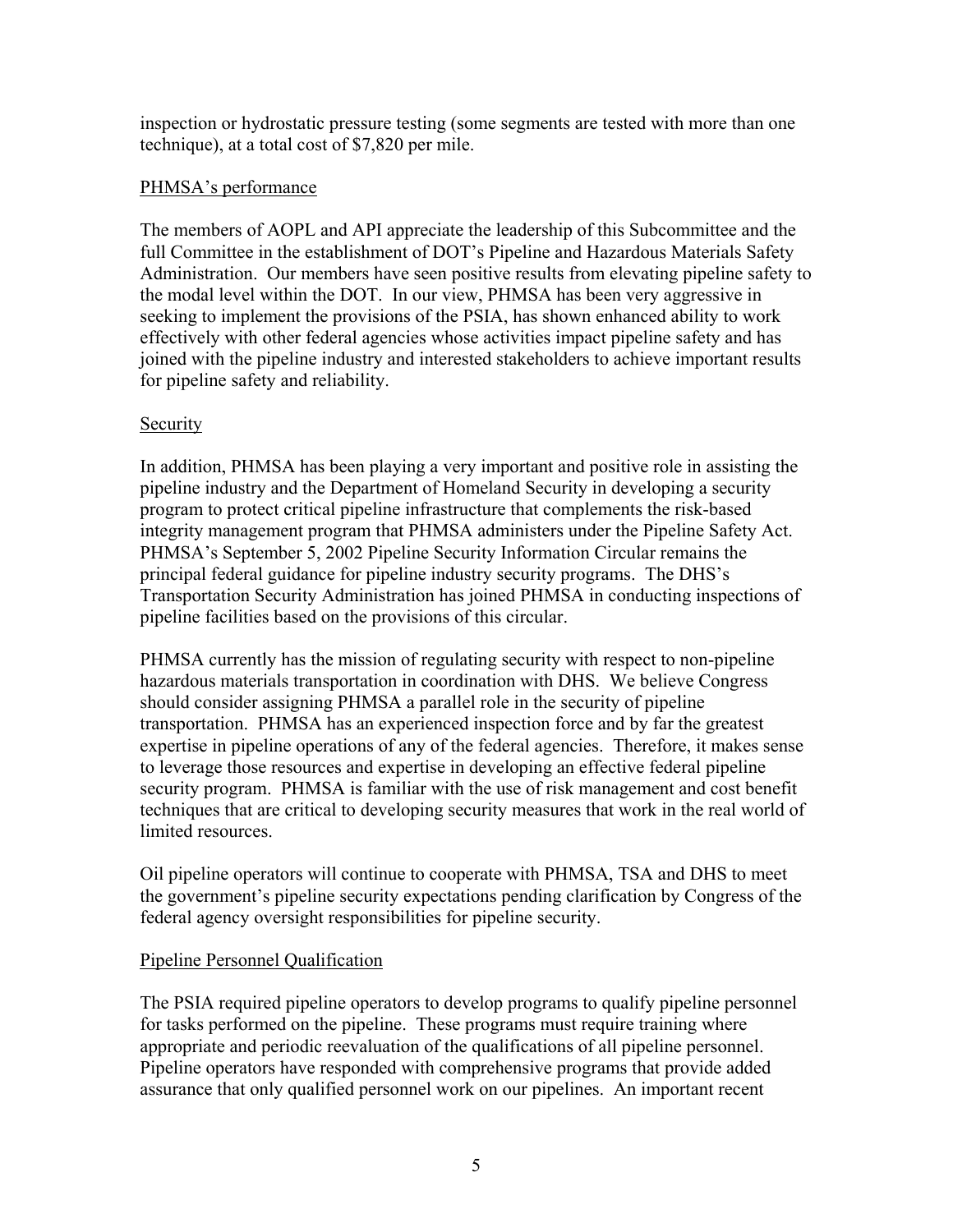development is a joint pipeline industry association letter to PHMSA recommending a modification to PHMSA's pipeline personnel qualification rules to indicate specifically when training of personnel may be appropriate and to provide for intervals for the periodic re-evaluation of the qualifications of individual personnel. Our letter is attached. Ensuring the ability of PHMSA to enforce appropriate training and evaluation requirements has been a long-standing interest of the National Transportation Safety Board. It is our understanding that PHMSA is considering modifications to its rules that will fully address the NTSB interest. The purpose of our letter is to indicate the joint industry's support for such a modification.

#### Areas for improvement in the federal pipeline safety program

The pipeline industry 's first priority is a clear Congressional reaffirmation -- before the 2006 adjournment -- of the direction charted by Congress for DOT and the industry in the Pipeline Safety Improvement Act of 2002. Accordingly, we urge that the Subcommittee at a minimum pass a bill in this Congressional Session that extends PHMSA funding authority for at least 5 years. If in addition Congress decides that improvements to the pipeline safety statutes are appropriate and can be enacted in this Session, we would be prepared to participate and put forward our own recommendations consistent with the thrust of the 2002 Act. If the opportunity to include substantive legislation arises, we would recommend consensus legislative provisions addressing excavation damage prevention, streamlining transmission pipeline integrity management and enhancing the efficiency and effectiveness of PHMSA. Below we discuss several areas where improvement in the federal pipeline safety program is warranted, although in many cases this improvement may be able to be achieved without new legislation.

### Damage prevention

An area where new legislation may be appropriate is underground damage prevention. Damage to buried pipelines during excavation is a persistent, preventable and significant cause of pipeline releases. Releases caused by excavation damage tend to be more traumatic, larger and more likely to threaten the public and the environment in comparison to releases from other causes. Damage prevention programs are almost totally controlled by the laws of the several states, and the federal interest in promoting damage prevention must be expressed in partnership with the states in most instances. Enforcement of damage prevention laws varies among the states across the entire spectrum of effectiveness. The affected interests in damage prevention are typically beyond the reach of any single regulatory authority, so often the most feasible approach is a cooperative one that brings affected interests together in a voluntary commitment to improvement. The Common Ground Alliance is an organization that Congress helped start that brings the key interests in damage prevention together to work cooperatively to improve safety. We understand that a promising approach to improving state damage prevention programs has recently been developed under the auspices of CGA and the Distribution Integrity Management Team. We would urge the Subcommittee to take this approach seriously and, if appropriate for purposes of reauthorization in 2006, include the necessary legislative provisions in your reauthorization bill.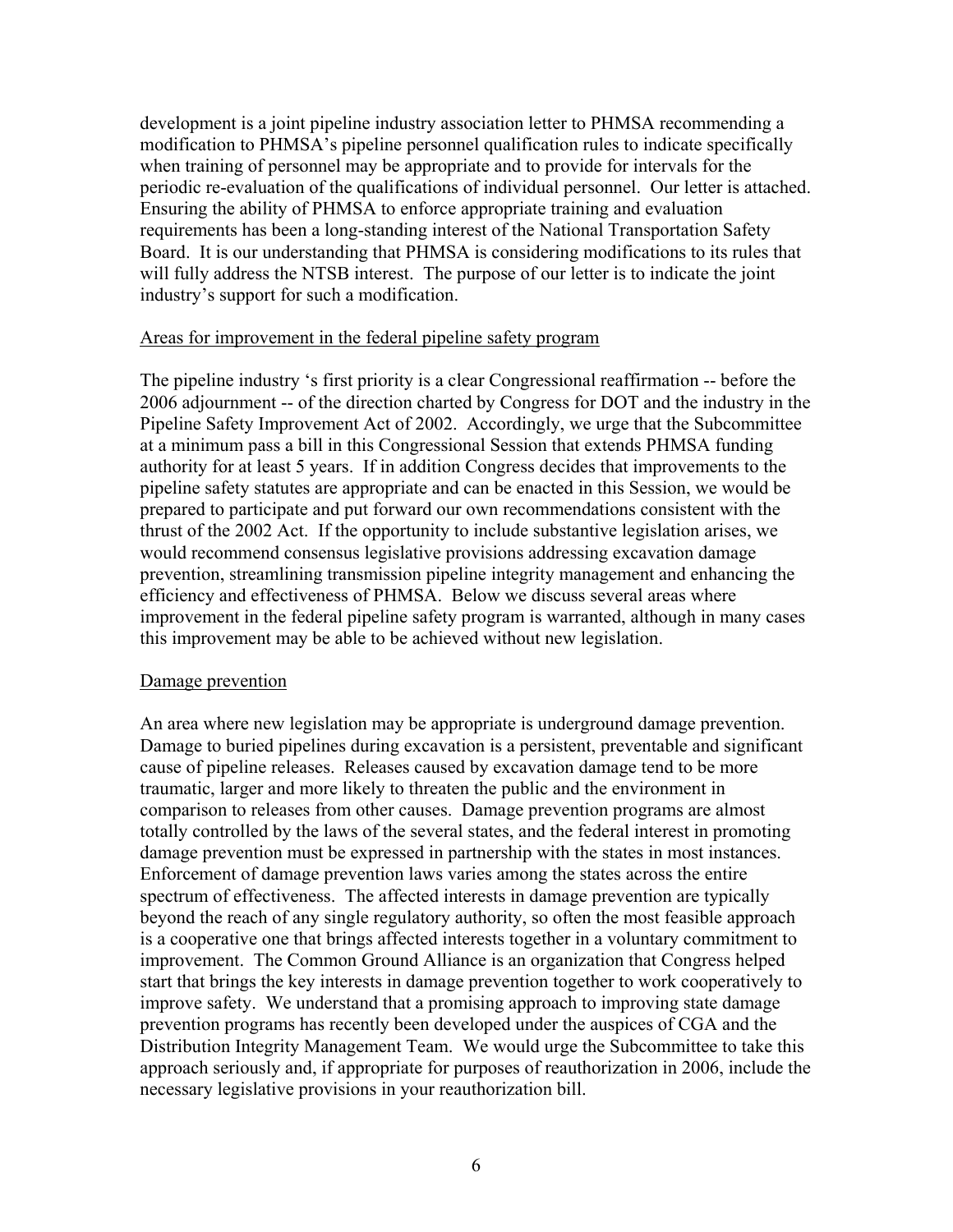### Public Information, including the National Pipeline Mapping System

Prior to the terrorist attacks of September 11, 2001 PHMSA developed the National Pipeline Mapping System (NPMS). Pipeline maps and basic information about the pipeline were made available to public through the internet. After 9/11 access to information on the NPMS was restricted. The public could only obtain pipeline operator contact information within a specified geographic location and could no longer view the maps. PHMSA then developed the Pipeline Integrity Management Mapping Application (PIMMA) for use by pipeline operators and federal, state, and local government officials. The application contains sensitive pipeline critical infrastructure information. PIMMA is intended to be used solely by the person who is given access by PHMSA and is not available to the public.

PHMSA also requires pipeline operators to prepare annual reports of their operations, and these annual reports are available to the public upon request. Many pipeline companies also provide general information about their pipelines on the internet and as part of their public awareness programs. Much of the information in NPMS and other locations in PHMSA would help better inform the public and could be made available at some level that would not pose an undue security risk.

We believe it is time that PHMSA and the Transportation Security Administration reestablish public access to the NPMS and determine what non-sensitive information already submitted by pipeline operators to PHMSA may be made available to the public.

## Pipeline Repair Permit Streamlining

An important initiative of the PSIA is section 16, "Coordination of Environmental Reviews", which is concerned with expediting the repair of pipeline defects. While progress has been made on implementing this section, more work remains to be done, and the deadlines for agency action under the provision have passed. Since passage of the PSIA, the Council on Environmental Quality has played an important leadership role in implementing section 16. In June 2004, CEQ Chairman James Connaughton testified on before the Senate Committee on Commerce, Science and Transportation. He described an ambitious plan to coordinate pipeline repair information and decision-making among the federal agencies. We were very pleased at the time to hear Chairman Connaughton's plan for implementing section 16. It is unfortunate that that plan has not been carried out, despite its obvious merit under the terms of the PSIA. On December 15, 2005, the joint industry associations wrote to CEQ seeking action on an important provision of the Connaughton/CEQ plan: a pilot test for a set of pre-approved Best Management Practices (BMPs) for pipeline repair site access, use and restoration. A copy of the letter is attached. To date, our letter has not been answered.

Under the Connaughton/CEQ plan, a commitment by an operator to adhere in good faith to the BMPs would result in expedited permission to access repair sites to carry out the repair in order to allow repairs to be completed within the timeframes specified by DOT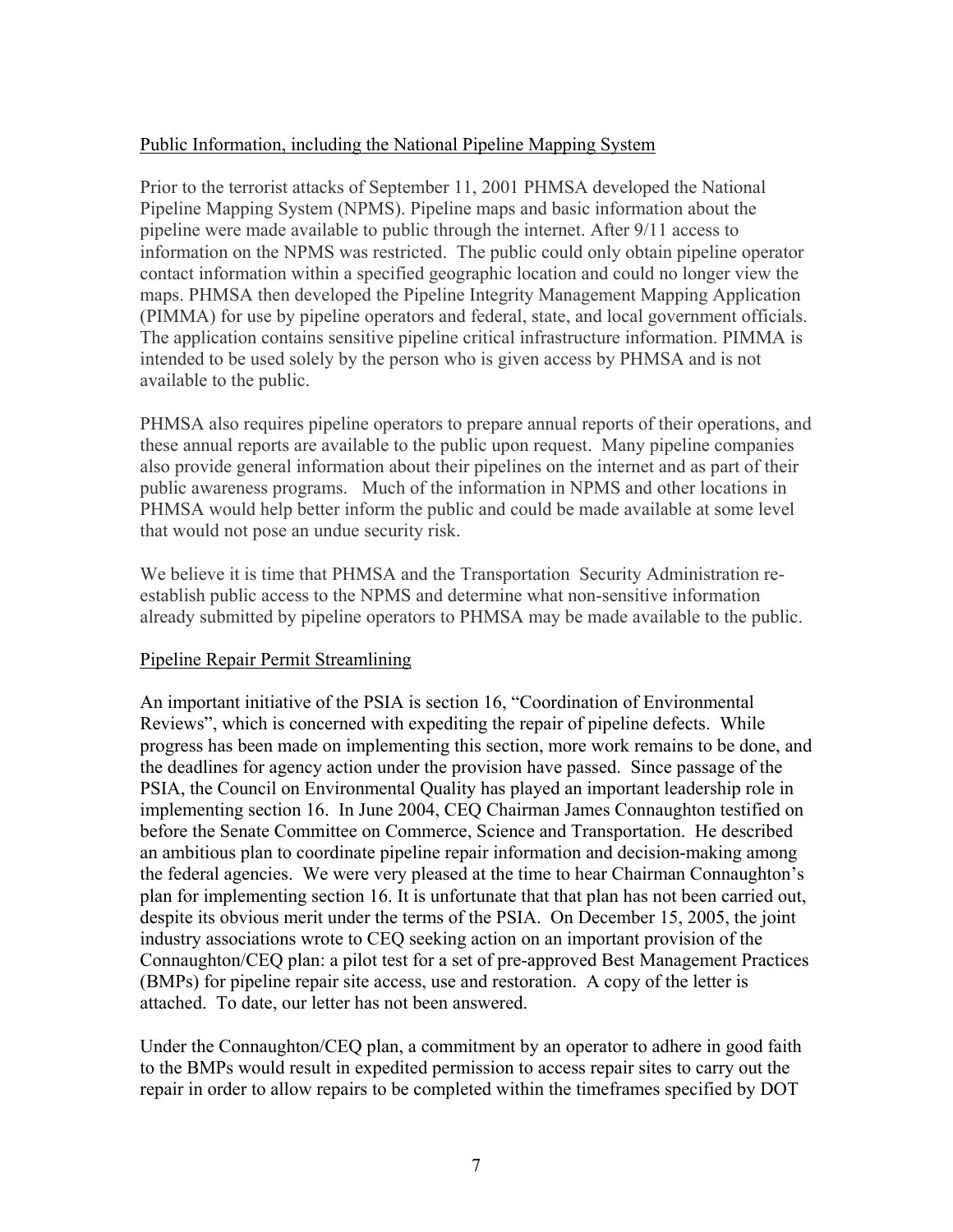regulation. A multi-agency website would be used to coordinate response to requests for permits such that involved agencies operate in parallel or in concert to issue all required permissions to the operator in a timely fashion. To the extent possible the permitting process would be consolidated to limit to one the number of permits required (a consolidated permit) for each project. The process would also ensure that federal agencies are aware of the relationships in permitting pipeline repairs among federal, state and local requirements and can act accordingly to achieve the goal of section 16.

We may need assistance from the Subcommittee to achieve the goals of section 16 while complying with the Endangered Species Act. One way to accomplish this would be through an agreement between the Department of Transportation and the Department of the Interior under which DOT would voluntarily assume the role of default coordinator (or *nexus*) for pipeline repairs in those cases where no other federal agency is available or able to act as the federal nexus for ESA consultation. If legislation is judged to be necessary to facilitate such an agreement and role for DOT, we recommend that the Subcommittee seriously consider it.

Our industry is eager to help carry out the vision Chairman Connaughton has articulated. We urge the CEQ to assign appropriate staff resources to accelerate progress with the plan. Section 16 is Congress's direction to the executive branch agencies under CEQ's leadership to facilitate full compliance with applicable environmental laws in the conduct of pipeline repairs while at the same time meeting the time periods for completion of repairs specified in DOT regulations. We have no intention other than full compliance with the applicable environmental laws, and are eager to assist in any way possible to devise a process that will harmonize objectives of the pipeline safety statutes with compliance with those laws.

### Encroachment

Section 11 of the PSIA required DOT to study land use practices, zoning ordinances and preservation of environmental resources in pipeline rights-of-way to determine effective practices to limit encroachment on these rights-of-way. DOT complied with section 11 by contracting with the Transportation Research Board of the National Academies to carry out the study. "Transmission Pipelines and Land Use, a Risk-Informed Approach", is available from the TRB website at http://www.nap.edu/catalog/11046.html. The TRB study recommended that DOT convene a multi stakeholder process to develop practices to limit encroachment that could be recommended to state and local government, developers and landowners along pipelines. The TRB favorably noted experience with the Common Ground Alliance in addressing excavation damage issues as a possible model for addressing encroachment issues. The oil pipeline industry is ready to participate enthusiastically, and encouragement of the process from the Subcommittee would be welcomed.

### Conclusion